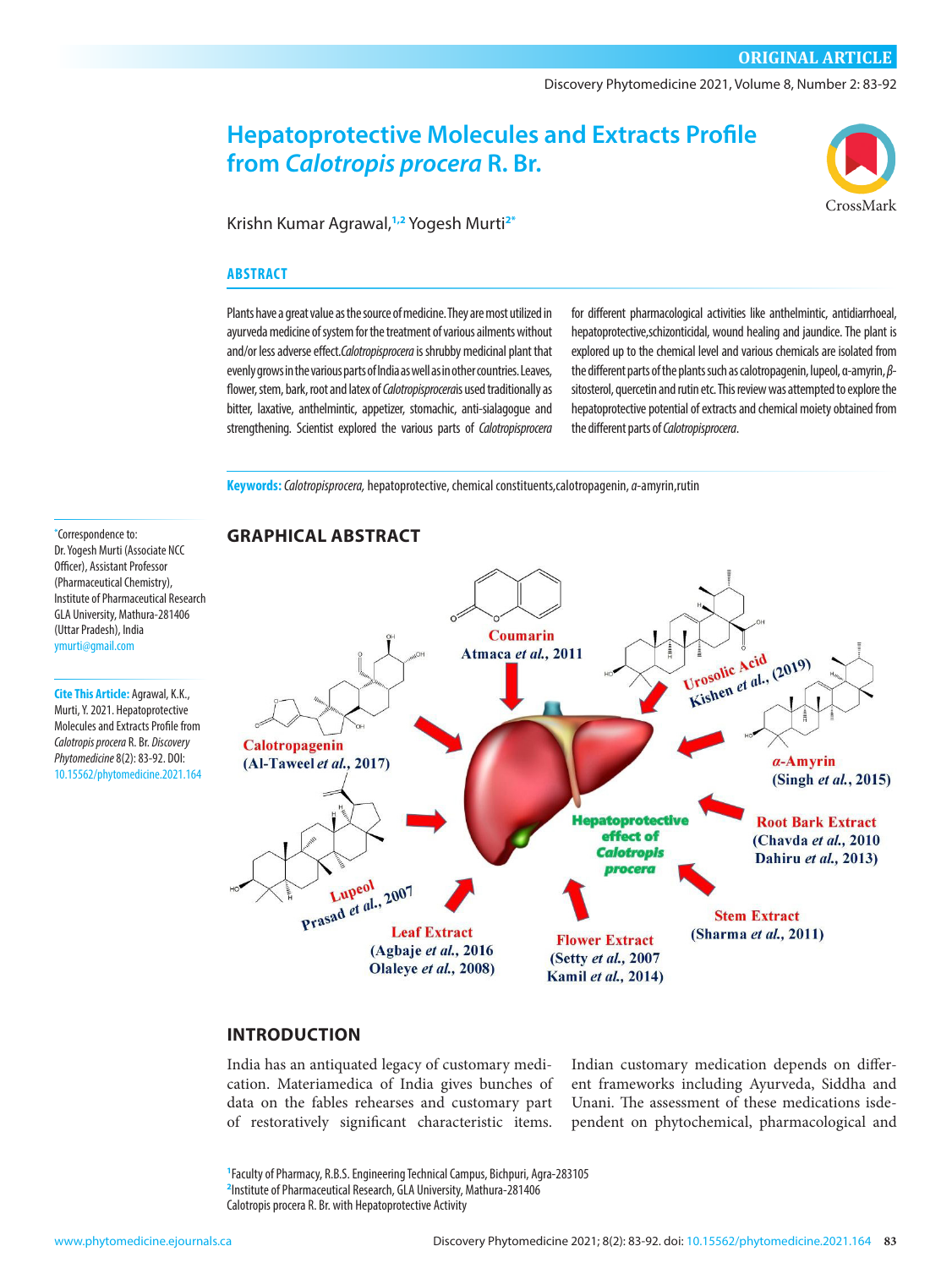methodologies including different instrumental techniques like chromatography, UV-spectroscopy, Mass spectroscopy, NMR and others. With the rising enthusiasm for the world to embrace and study the conventional framework are dependent on the distinctive human services frameworks, the assessment of the rich legacy of the customary medication is fundamental. The World Health Organization (WHO) appraises that about 80% of the populace living in the creating nations depends solely on customary medication for their essential human service'sneeds.**[1](#page-6-0)**

Natural prescriptions are set up from an assortment of plant materials like leaves, stems, roots, bark, etc. Plants are viewed as restorative in the event that they have pharmacological exercises of conceivable helpful use. They contain numerous organically dynamic fixings and are utilized fundamentally for rewarding mellow or ceaseless afflictions.**[2](#page-6-0)**

Traditionally the *Calotropisprocera*is used as bitter, laxative and anthelmintic. The flower is used as tonic, appetizer, stomachic, anti-sialagogue and strengthening. It is also used as toothache (fresh root), cholera (flower), infanticide (fresh milk), poultice (leaves), and headache (leaves). The leaves are used in the treatment of severe case of dyspepsia, constipation and mucus in stool.**[3](#page-6-0)**  *Calotropisprocera* have experimentally proved in numerous pharmacological activities like anthelmintic,**[4,5](#page-6-0)** anti-diarrhoeal,**[6](#page-6-0)** anti-fertility,**[7](#page-6-0)** wound healing,**[8](#page-6-0)** anti-microbial,**[9](#page-6-0)** anti-nociceptive,**[10](#page-7-0)** antioxidant,**[11](#page-7-0)** anticonvulsant,**[12](#page-7-0)** schizonticidal**[13](#page-7-0)** analge-sic,<sup>[14](#page-7-0)</sup> diuretic,<sup>[15](#page-7-0)</sup> cytotoxic<sup>[16](#page-7-0)</sup> and anti-depressenat.<sup>[17](#page-7-0)</sup>

#### **Pharmacognostic Description**

*Calotropisprocera* is an erectile shrub of height 1.8 to 2.4 m (except in dry places where it may grow higher form usual height). The leaves of *Calotropisprocera* have small stalk (subsessile), broadly ovate, ovate-oblong, elliptic with short abrupt acumination and glabrous. The bark is soft, corky and spongy and covered with cottony tomentum. The flower is umbellate cymes, glabrous, peduncles (2.5-7.5cm long), pedicels (6mm), buds globose, sepals (5-2.5mm), ovate, acute, corolla is glabrous (2.5cm), lobes are erect, ovate, acute and ovate (1cm) long. The apex is obliquely truncate, bifid, without auricles. The seeds are broadly ovate, acute, flattened, narrowly margined, minutely tomentose, light brown and 6-4mm in size. **[18-22](#page-7-0)**

#### **Chemical Constituents**

*Calotropisprocera* has various types of biomolecules as their active chemical moieties like cardiac glycosides, terpines, flavanoids etc. as shown

below. The various components of the plant used to treat various ailments in traditional medicine, and their result have been scientifically proven by experiments with the molecules involved in these studies.**[23](#page-7-0)**

**Cardenolides:** Calotroposides,**[24-27](#page-7-0)** Calotropin,**[28-32](#page-7-0)** Calotropagenin,**[33-35](#page-7-0)** Calotoxin,**[36,37](#page-7-0)** Calactin,**[38-40](#page-7-0)** Uscharin,**[41](#page-7-0)** Proceraside A,**[42-44](#page-7-0)** 3-epi-12βhydroxyfroside, Coroglaucigenin (CGN).**[45,46](#page-7-0)**

**Terpenoids:** Calotropursenyl acetate,**[47](#page-7-0)** Calotropisis,**[48](#page-7-0)** Lupeol,**[49](#page-7-0)** α-Amyrin,**[50](#page-7-0)** β-Amyrin,**[51](#page-7-0)** Taraxasterol,**[52](#page-8-0)** Calotroprocerone A,**[53](#page-8-0)** Calotroproceryl acetate A,**[54](#page-8-0)** Calotroproceryl acetate B,**[55](#page-8-0)** Calotroprocerol A,**[56](#page-8-0)** Pseudotaraxasterol acetate.**[57](#page-8-0)**

**Lignans:** (+)-Pinoresinol 4-*O*-[6"-*O*-vanilloyl] *β*-*D*-glucopyranoside, 9'-methoxypinoresinol, (+)-pinoresinol 4-*O*-*β*-*D*-glucopyranoside, (+) medioresinol 4-*O*-*β*-*D*-glucopyranoside, (+)-pinoresinol 4-*O* [6"-*O*vanillyl]- *β*-*D*glucopyranoside, (+)-pinoresinol 4-*O*-[6"- *O*protocatechuoyl]-*β*-*D*-glucopyranoside, Pinoresinol-4'-*O*-[6"-*O*-(*E*)-feruloyl]-*β*-*D*  glucopyranoside.**[58-60](#page-8-0)**

**Sterols:***β-Sitosterol,* urs-19(29)-en-3-yl acetate, Multiflorenol, Urs-19(29)-en-3-β-ol, 3β,27-dihydroxyurs-18-en-13,28-olide, 9,11-dehydroergosterol peroxide, Ergosterol peroxide, 3,5,8-trihydroxy-24- methylcholest-6,22-diene, 9,19 cyclolanost-24-en-3-ol-acetate, campesterol, stigmasterol, gamma-sitosterol, desmosterol, stigmasta-5,24(28) dien-3-ol, Ergost-22-en-3-ol.**[61-65](#page-8-0)**

**Flavonoids:** Quercetin,**[66](#page-8-0)** Rutin,**[67](#page-8-0)** Quercitrin,**[68](#page-8-0)** 5-hydroxy-3,7-dimethoxyflavone- 4'-*O*-*β*glucopyranoside,**[69](#page-8-0)** Quercetin-3-*O-*rutinoside,**[70](#page-8-0)** Kaempferol-3-*O*-rutinoside, Isorhamnetin-3-*O*rutinoside, 5-hydroxy-3,7-dimethoxyflavone-4'-*O*-*β*-glucopyranoside,**[71](#page-8-0)** *O*-methyl resorcinyl-*β*-*D*glucuronopyranosyl (2→1)-*β*-*D*-glucopyranosyl- (2→1)-*β*-*D*-glucopyranoside,**[72](#page-8-0)** 4-methoxy-3- (methoxymethyl) phenol.**[73](#page-8-0)**

**Miscellaneous:** 2-methoxy-4-vinylphenol, phenol-4-methoxy-3-(methoxy methyl),**[74](#page-8-0)** 8-octadecenoic acid, 1-(2´,5´-dimethoxyphenyl) glycerol, 12-*O*-benzoyllineolon,**[75](#page-8-0)** 12-*O*-benzoyl deacetylmetaplexigenin, 2,3 dimethoxyphenol,**[76](#page-8-0)** 2,5-dimethoxyphenol, 2-formyl-5 hydroxymethylfuran, Calotropone, Gofruside.**[77](#page-8-0)**

## **HEPATOPROTECTIVE EXTRACTSOF**  *CALOTROPIS PROCERA*

Various researchers explored the potential of a range of extracts of different parts of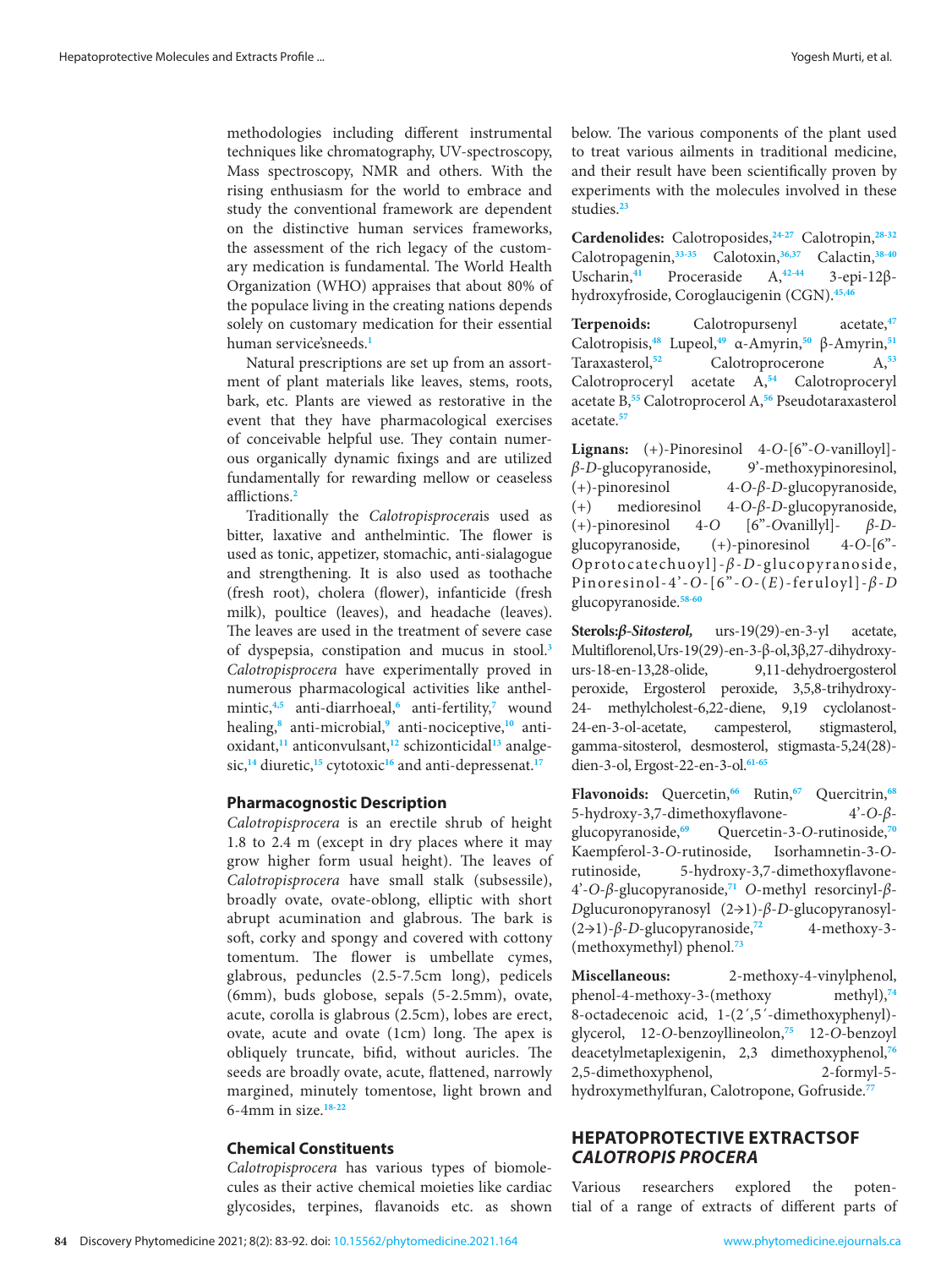*Calotropisprocera*plant for the liver protection by using different *in-vitro* and *in-vivo* models.

Flower of *Calotropis procera*: Setty *et al.,* 2007 evaluated the hydro-ethanolic extract of flower at dose of 200mg/kg and 400mg/kg against the paracetamol (2g/kg) induced hepatotoxicity. Higher dose of paracetamol is oxidized by the *N*-acetyl-*p*benzoquineimine and causes the elevation of SGPT, SGOT, ALP, bilirubin, cholesterol and decreases the level of GSH and HDL. After the treatment with 200 and 400mg/kg of hydroethanolic extract, the elevated level of SGPT decreased from 281.18±0.65 to 161.28±0.94 & 86.86±0.63U/I, SGOT level from 403.16±1.15 to 285.16±0.56 & 152.35±0.60, ALP level from 436.33±1.33 to 286.43±1.27 & 181.65±1.00, TB level from 3.42±0.11 to 1.45±0.06 & 1.07±0.04 respectively. They concluded that the hepatoprotective potential of flower extract was a result of prevention in depletion of GSH level.**[78](#page-8-0)**

Other study was conducted by Kamil*et al.,* 2014 on the hydro-ethanolic extract of flower of *Calotropisprocera* against the anti-tubercular drugs. The study was conducted at the dose of 150mg/ kg, 50mg/kg and 100mg/kg of extract, isoniazid and rifampicin respectively. The level of ALT (41.83±7.09 to 13.83±2.72), AST (189.92±17.3 to 113.5±8.7), ALP (154.67±18.5 to 83.33±11.3) and TB (0.61±0.07 to 0.37±0.03) were reduced after treatment with extract. The histology showed the normal architecture of liver cells.**[79](#page-8-0)**

Root bark of *Calotropis procera*: Chavda *et al.,* 2010 examined the hepatoprotective potential of methanolic extract of root bark of *Calotropis procera* against the carbon tertachloride (0.8mL/ kg) induced hepatotoxicity. The researcher also examined the sub fractions hexane, chloroform and ethyl-acetate for hepatoprotective potential at the dose of 200mg/kg. The result was analyzed by the biochemical parameters and histological parameters. The result of biochemical analysis for methanol, hexane, ethyl-acetate and chloroform showed the reduction of elevated level of SGOT from 309.2±33.1 to 224.9; 203.3±29.7 to 136.5±11.0, 146.2±13.0 and 174.2±21.1; the SGPT level from 684.2±29.2 to 170.8±12.1; 733.4±61.4 to 153.1±20.1, 207.2±37.3 and 682.8±32.6; the ALP level from 48.2±7.6 to 16.3±1.8; 45.0±6.3 to 12.2±0.6, 13.1±2.9 and  $38.2\pm3.3$ ; the TB level from  $1.03\pm0.2$  to 0.30±0.06; 0.84±0.088 to 0.20±0.014, 0.195±0.010 and  $0.48\pm0.126$  respectively. The histology of CCl. intoxicated animals showed the presence of centrilobular necrosis, fatty degeneration, cytoplasmic vacuolization and disturbed hepatocytes while the hexane and ethyl acetate fraction treated animals showed the sign of protection.**[80](#page-8-0)**

Another study conducted by Dahiru*et al.,* 2013 to explore the hepato-nephroprotective potential of ethanolic extract of root bark of *Calotropisprocera* against the  $\text{CCl}_4$  induced toxicity in female rats. The study was conducted at the dose of 150 and 300mg/kg of extract and 0.8mL/kg dose of toxicant. The result was analyzed by liver and kidney biochemical parameters. The liver markers were significantly reduced after the treatment with extract. The level of ALT was altered from 30.0±6.7 to 31.8±6.3IU/L and AST level from 130.3±8.7 to 94.7±8.2 IU/L, the level of total bilirubin was also reduced from 2.45±0.03 to 1.91±0.14 at the dose of 300mg/kg. The extract did not show any protective effect on kidney rather it show synergistic action with toxicant and increased the level of creatinine and urea level.**[81](#page-8-0)**

Leaf of *Calotropis procera*: Agbaje*et al.,* 2016 studied the hepatoprotective potential of aqueous leaf extract of *Calotropisprocera*at the dose of 150, 400 and 800mg/ kg against the paracetamol induced hepatotoxicity (150mg/kg). The result was estimated on the basis of biochemical parameters and histopathological examination of liver. The extract lowered theelevated level of liver biochemical markers like AST level reduced to 88.70±26.90 from 118.94± 21.94; ALT level was reduced to 54.76±13.32 from 69.6.±18.10 and ALP level was altered to 177.94±42.90 from 158.83±7.26 at the dose of 800mg/kg along with paracetamol at 150mg/kg.**[82](#page-8-0)** Another study conducted by Ali *et al.,* 2015 on different extracts (ethanol, chloroform and aqueous) of leaves and latex from the *Calotropisprocera* at the dose of 200 mg/kg. Carbon tetrachloride was used as toxicant at dose of 2mL/kg twice a week. Liver biochemical parameters were analyzed to check the potential of extracts and latex. The result showed that extracts and latex significantly decreased the elevated level of AST  ${275.36 \pm 25.65}$  to  $298.34 \pm 6.43(A), 175.6 \pm 13.34(C),$ 178.7±2.39(E) and 168.9±4.19(L)}, ALT{229.62±5.56 to 180.34±2.54(A), 159.59±5.67(C), 156.6±2.23(E), 149.5±2.65(L)}, ALP{559.72±25.2 to 350.12±19.3(A), 250.34±14.4(C), 248.35±11.5(E), 225.41±13.9(L)} and TB{1.255±0.29 to 0.982±0.36(A), 0.978±0.15(C), 0.802±0.25(E), 0.765±0.23(L)}.**[83](#page-8-0)**

Further Olaleye*et al.,* 2008 studied the hepatoprotective effect of ethanolic extract of *Calotropisprocera*leaves against the acetaminophen and hepatitis virus induced liver toxicity. Liver toxicity was produced by the oral administration of 2 g/kg of acetaminophen and 2 mL of hepatitis infected serum to the albino rat. Leaves extract was given at the dose of 200 and 400 mg/kg body weight. The extract showed significant dose dependent decrease in serum AST, ALT, ALP and bilirubin level and increased in total protein concentration.**[84](#page-8-0)**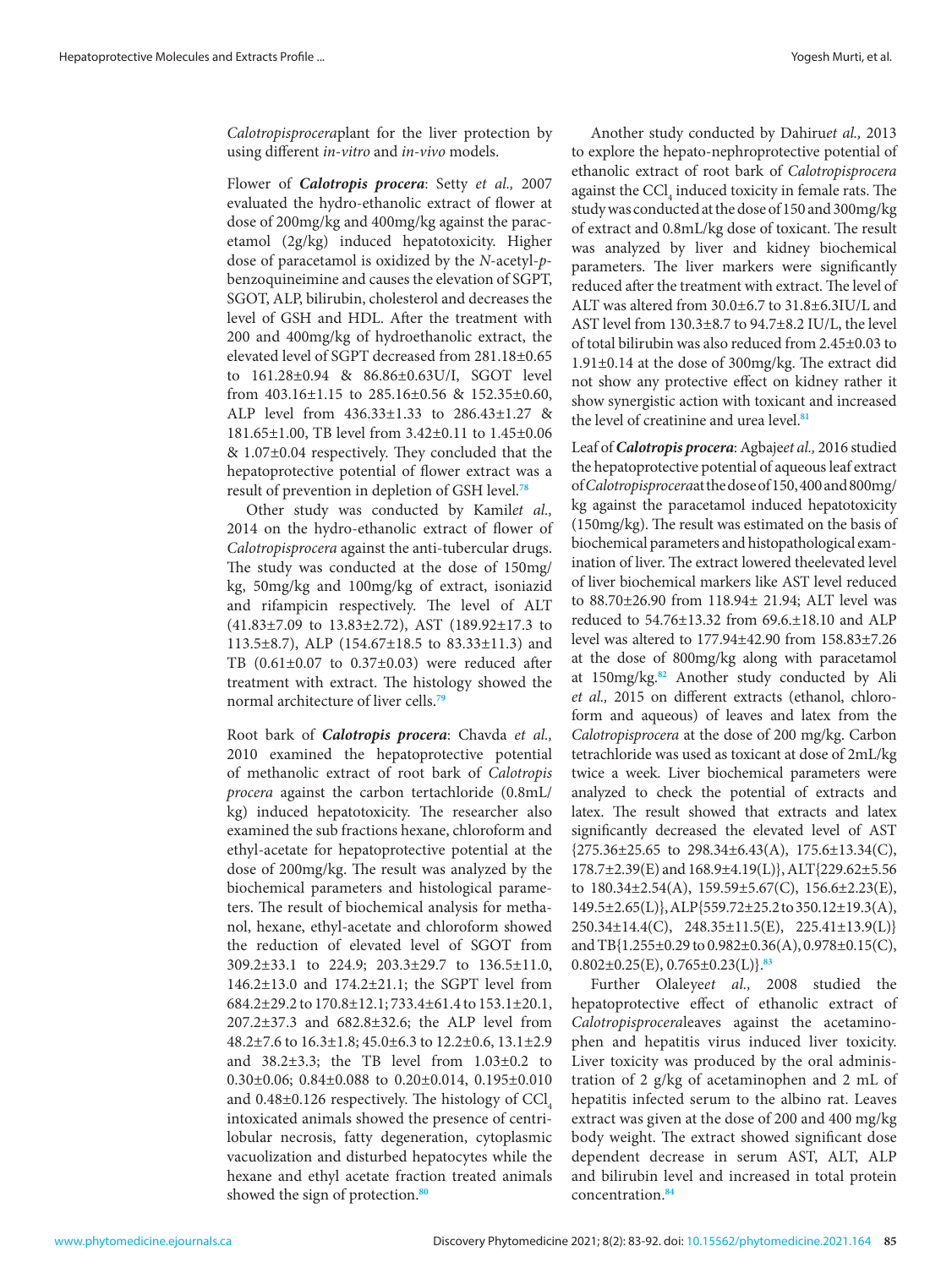Stem of *Calotropis procera*: Sharma *et al.,* 2011 explored the hepatoprotective potential of stem ethanolic extract of *Calotropisprocera* against the  $\mathrm{CCl}_{4}$  induced liver toxicity. The study was conducted at dose of 250 & 500mg/kg of stem ethanolic extract and 2mL/kg of toxicant dose. The result was analyzed at the end of seven days by biochemical and histological parameters. The extract reduced the elevated level of SGOT (280.58±29.83 to 173.28±8.02 & 151.2±17.69), SGPT (225.52±17.83 to 103±2.41 & 115.96±16.37), ALP (605.82±31.38 to 216±23.78 & 205±15.094) and TB (1.238±0.20 to 0.792±0.04 & 0.698±0.08) on both the dose of extract. After the treatment with extract the histology showed the normal liver architecture with no necrotic changes and normal central hepatic vein.**[85](#page-8-0)**

## **HEPATOPROTECTIVE CHEMICAL CONSTITUENTS OF** *CALOTROPIS PROCERA***:**

Many researchers worked on different extracts of *Calotropis* species having hepatoprotective potential and isolated the chemical moieties that are responsible forhepatoprotective potential. Many biomolecules had been studied, are as follows:

**Calotropagenin:** Al-Taweel *et al.,* 2017 isolated the calotropagenin from the ethanolic extract of *Calotropisprocera* leaves and evaluated the hepatocytotoxic potential using the HepG2 cell lines. The result was analyzed by cell viability assay method. The  $IC_{50}$  for calotropagenin was found to be 10.40±0.98 µg/mL. The result of the study revealed that calotropagenin has significant antiheptocytotoxic potential as compared to ethanol leaf extract (IC<sub>50</sub> 27.40±1.65 μg/mL).<sup>[86](#page-8-0)</sup>

**α-Amyrin:** Alpha amyrin is a pentacyclictriterpene widely distributed in the leaves of the *Calotropis procera*. Singh *et al.*, 2015 explored its modulatory potential for hepatic oxidative stress using *wistar albino* rat as experimental animal. The hepatic oxidative stress was induced by intra-peritoneal injection of carbon tetra chloride at 0.2 mL/kg dose. Along with the toxicant animal also received the α-amyrin at dose of 20 mg/kg for 30 days. The result was analyzed by assessment of GGT, AST, ALT, LDH, ALP, GDH, ACP, SDH, GSH, GSH-Px, GST, cytochrome-P-450 and LPO. The result revealed that antioxidant action of α-amyrin was due to blocking of P-450 and inhibitions of ROS.**[87](#page-8-0)**

**Lupeol:** Lupeol is a triterpene that is widely distributed in nature due to wide variety of pharmacological potential like anti-oxidant, anti-lithiatic and antidiabetic effects.**[88,89](#page-8-0)** It is present in the flowers of *Calotropisprocera*. Prasad *et al.,*2007 evaluated the hepatoprotective potential of lupeol against 7,12-dimethylbenz(a)anthracene (DMBA) induced hepatotoxicity at dose of 50 mg/kg. Lupeol was given at the dose of 25 mg/kg. The oxidative stress induced by DMBA was significantly decreased by lupeol by downregulation of Bcl-2 and upregulation of proapoptoticBax and Caspase 3 activity in animal liver. The result showed that lupeol has hepatoprotective potential by inhibition of apoptosis.**[90](#page-8-0)**

**Ursolic acid:** Chemically the urosolic acid (3-β-hydroxy-urs-12-ene-28-oic acid) belongs to the class of pentacyclictriterpenoid carboxylic acid. Lots of studies were conducted to evaluate its hepatoprotective potential. It is present in the leaves of *Calotropis procera* as the active constituents.**[91](#page-8-0)** Gabriel A. Guti´errez-Rebolledo *et al.,* 2016 explored the hepatoprotective potential of urosolic acid with the oleanolic acid at the doses of 100 and 200 µg/mouse/day against the anti-tubercular induced liver toxicity in male BALB/c mice. The result of the study revealed that mixture of urosolic acid with oleanolic acid significantly reduced the elevated level of AST and ALT level in treated animals. The result also showed the positive sign in histopathologicalstudies.**[92](#page-9-0)**

Another *in-vitro* study was undertaken by Kishen *et al.,* 2019 to evaluate the hepatoprotective potential of urosolic acid against the  $\text{CCl}_4$  (1%) induced toxicity in HepG2 cell lines. The percentage of cell viability was measured by MTT assay.**[93](#page-9-0)** The result of the study revealed that at complete dose (i.e. 100µM) of urosolic acid the percentage cell viability was found to be 85%.

One more study was conducted by Ali *et al.,* 2019 on the isolated urosolic acid for chemo preventive effect of *N*-diethylnitrosamine (200mg/kg) induced hepato-carcinogenesis. HepG2 cell lines were used for the *in-vitro* activity and *wistar albino* rats were used for *in-vivo* study. The *in-vitro* chemo-preventive potential of urosolic acid was evaluated at concentrations of 100, 50, 25, 12.5, 6.25, 3.125, 0.78 and 1.56 Ug/mL by using the MTT assay method. The *in-vivo* potential was evaluated on male *Wistar albino* rats at dose of 500mg/kg. The result of the study revealed that urosolic acid significantly restore the elevated level of serum biochemical parameters and hepatocytes architecture.**[94](#page-9-0)**

**Colchicine:** Colchicine is lipid soluble tricyclic alkaloids that are used to treat various diseased conditions like rhemumatic, gout, pericarditis and rheumatic arthritis. It is present in the leaves of *Calotropisprocera.***[95](#page-9-0)** Martinez *et al.,* (1995) studied the protective effect of colchicines against the  $\text{CCl}_4(0.5 \text{ mL}/100 \text{g})$  induced liver damage and by inhibiting the cytochrome *p*-450 effect. The colchicine was given at the dose of 10 µg/animal/ day. Apart from the cytochrome *p*-450 effect, other biochemical investigation like ALT, AST, GGT,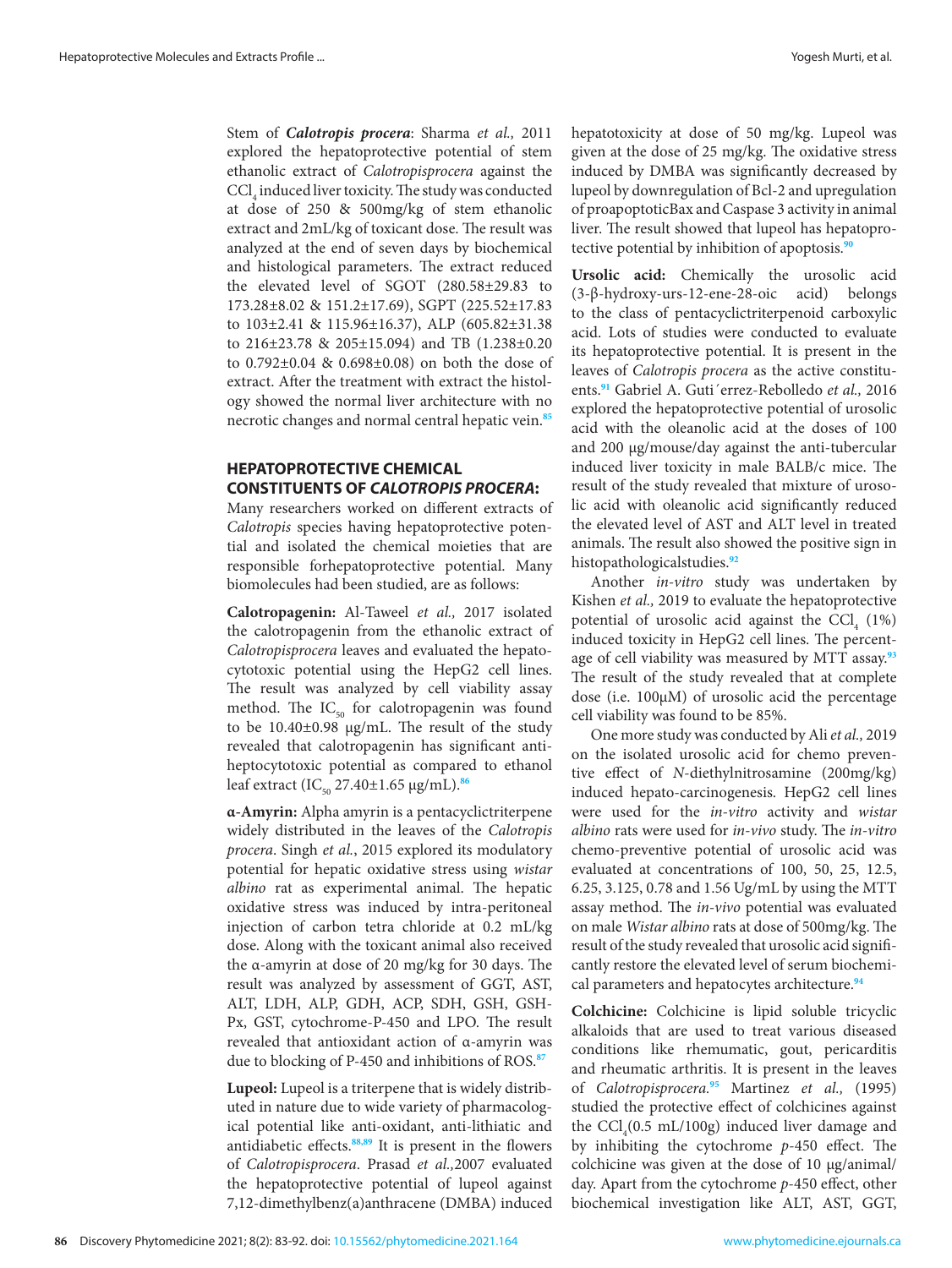

www.phytomedicine.ejournals.ca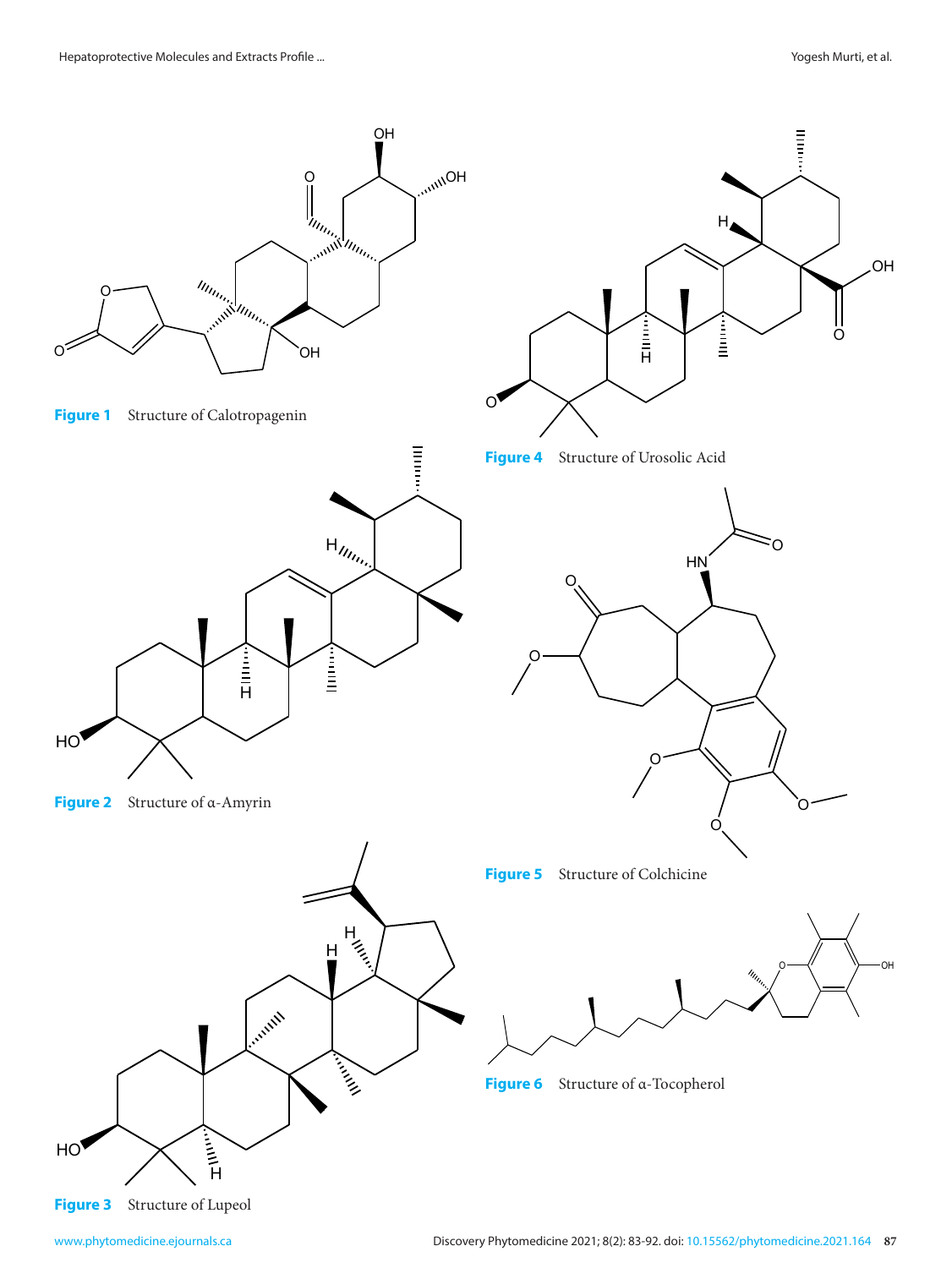

**Figure 8** Structure of Pinoresinol



**Figure 9** Structure of Coumarin

LPO, MDA and *p*-nitroanisole-*o*-demethylase **Coumarin:** It is Level were also undertaken to evaluate the protec-<br>level were also undertaken to evaluate the protec-<br>It is present in *Ca* tive the diso-differential the behalf of the hepothesis of the setting the protective present in  $Ca$ <br>tive effect of colchicine. The result of the activity showed that colchicine significantly reduced the coumarin. Atmaca *et al.*, 2011 studied cyctochromep-450 level and p-nitroanisole-o-<br>on the CCl  $(1.25 \text{ mL/kg})$  induced live demethylase activity at the same extent.<sup>96</sup>  $\frac{\text{SFR}}{\text{rats}}$  The protection level were also undertaken to evaluate the protec-<br>tive effect of colchicine. The result of the activity

**α-Tocopherol:** α-Tocopherol is a member of fat the basis of anti-oxidant markers surface the research more exploration of the research more exploration of the research more exploration of the research more exploration of soluble vitamin that are also synthesized as a soluble vitainin that are also synthesized as a SOD, CAT as well as GGT and LD.<br>lipophillicantioxidant from the green part of all result of the study revealed that couma plants. α-Tocopherol is a very good scavenger of (30 mg/kg) plays a significant role in lipid peroxy radicals and prevent the cells during oxidative stress induced liver toxicity.<sup>1</sup> oxidation.<sup>[97](#page-9-0)</sup> α-Tocopherol is the active chemical proceration of *Calotropis* process process process process process process process process process process process process process process process process process proces constituents present in the leaves of *Calotropis procera.* Chalouati*et al.,* 2019 studied the protective effect α-tocopherol against hexachlorobenzene The plants and plant inferred phyton  $(4 \& 16 \text{ mg/kg})$  induced liver toxicity. Animals were the source for never-ending wellsprin pretreated with α-tocopherol at dose of 100 mg/kg. pretreated with a-tocopherol at dose of 100 mg/kg. Ing years. Calotropis procera is the spice<br>Various biochemical (AST, ALT, ALP and LDH), Iming with circumstances and supports antioxidant (LPO, GSH, SOD and CAT) and histo-<br>for investigation of dynamic lead r logical parameters were analyzed to evaluate the  $\alpha$ -1  $\log$ 

hepatoprotective effect of α-tocopherol. The result of the study revealed that treatment with α-tocopherol significantly reduced the elevated level of biochemical and antioxidant markers that was confirmed by histological study.**[98](#page-9-0)**

**Phytol:** Phytol is a phytoconstituent that is widely distributed in nature. It is a member of diterpene group of long chain unsaturated acyclic alcohols (3,7,11,15-tetramethylhexadec-2-en-1-ol) present in the leaves of *Calotropis procera*. Gupta *et al.,*  2019 studied the hepatoprotective effect of phytol against the ethanol induced (3.76 g/kg) liver toxicity in *Wistar* rats. Numerous biochemical parameters such as SGPT, SGOT, ALP, TG, TP, SOD, CAT and GSH were studied to evaluate the potential of phytol at a dose of 100 mg/kg and 200 mg/kg. The terol and bilirubin, with this, phytol increased the level of TP, SOD, CAT and GSH.**[99](#page-9-0)**

**Pinoresinol:** It is a member of lignan family that is generally linked with the two polypropanoid units. Chemically the pinoresinol is a tetrahydro-1*H*, 3*H*-furo[3,4-*c*]furan type of lignin that is found in the leaves of *Calotropisprocera*. **[100](#page-9-0)** Kim *et al.,* 2010 explored thehepatoprotective potential of pinoresinol against the CCl<sub>4</sub> induced liver toxicity in mice model. In this study the pinoresinol at the doses of 25, 50, 100 and 200 mg/kg were injected before the  $\ensuremath{\mathrm{CCl}}_4$  at dose of 20  $\upmu\text{L/kg}$  injections. The result of the study revealed that pinoresinol significantly treats the acute liver injury from the oxidative stress and inhibition of inflammatory mediators via NF-*k*B and AP-1.**[101](#page-9-0)**

**Coumarin:** It is a very broad group of naturally occurring phytochemical that are 1,2-benzopyrone. coumarin. Atmaca *et al.,* 2011 studied the hepatoprotective potential of coumarin and its derivates on the  $\text{CCl}_4(1.25 \text{ mL/kg})$  induced liver toxicity in demethylase activity at the same extent.<sup>96</sup> rats. The protective effect of liver was analyzed on the basis of anti-oxidant markers such as MDA, SOD, CAT as well as GGT and LDH level. The result of the study revealed that coumarin structure (30 mg/kg) plays a significant role in reducing the oxidative stress induced liver toxicity.**[102](#page-9-0)**

# **FUTURE PROSPECTIVE**

The plants and plant inferred phytomolecules are the source for never-ending wellspring in upcoming years. *Calotropis procera* is the spice with brimming with circumstances and supports the analysts for investigation of dynamic lead molecule for hepatoprotectivedrugdesign. Different molecules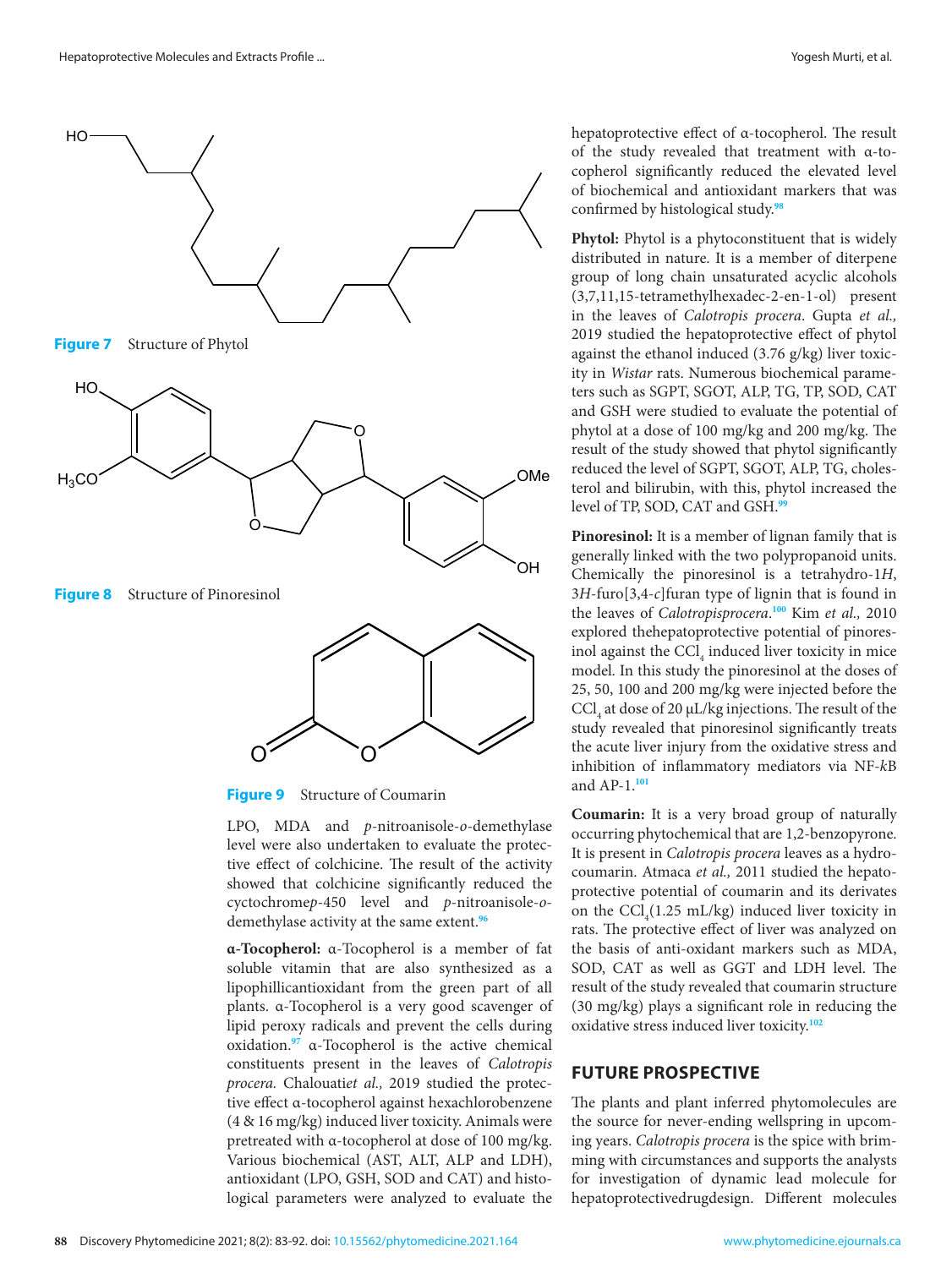<span id="page-6-0"></span>were separated from the *Calotropis procera* and assessed for their hepatoprotective potential and the outcome urges the researchers to accomplish more exploration on these molecules. For future work more examinations are needed for distinguishing proof of careful system behind these molecules as hepatoprotective agents. This review will help to design pharmaceutical products having hepatoprotective potential based on the scientific validation of the folk-claims of *Calotropis procera* plant.

## **CONCLUSION**

*Calotropis procera*(Ait) R. Br. is an erectile shrub with full of medicinal values. Various pharmacological activities were conducted to explore the potential of plant parts. There is an urgent need to combat the hepatic epidemic in the region and other developing countries facing health as well as an economic burden. Hence, realizing the enormous potential of this plant the literature review is articulated.

Herbal system of medicine is continuously growing field of research for the different reasons like increasing adverse effects, misbranding and adulteration of allopathic medicine. Medicinal plants like *Calotropis procera* is the ocean of various pharmacological activities. This review is mainly focused on the hepatoprotective potential of the different parts of *Calotropis procera*. Scientist explored the potential of extracts and some isolated molecule of *Calotropis procera*as the protection of liver from various chemical stimuli. There is need to validate the *Calotropis procera* scientifically for hepatoprotective.

## **LIST OF ABBREVIATIONS**

| $\mathrm{CCl}_{_{4}}$ | Carbon tetrachloride,      |
|-----------------------|----------------------------|
| <b>LPO</b>            | Lipid peroxidation,        |
| TP                    | total protein,             |
| ALT                   | Alanine Transaminase,      |
| <b>SGPT</b>           | Serum Glutamic Pyurate     |
|                       | Transaminase,              |
| AST                   | Aspartate Transaminase,    |
| SGOT                  | Serum Glutamic oxaloacetic |
|                       | transaminase,              |
| ALP                   | Alkanine phosphatase,      |
| <b>CAT</b>            | Catalase,                  |
| SOD                   | Superoxide dismutase,      |
| $GSH-Px$              | Glutathione peroxide,      |
| TВ                    | Total Bilirubin,           |
| DB                    | Direct Bilirubin,          |
| <b>GSH</b>            | Glutathione,               |
| ALB                   | Albumin,                   |

| GSH-Rd | Glutathione reductase,  |
|--------|-------------------------|
| MDA    | Malondialdehyde,        |
| GGT    | Glutamyltranspeptidase, |
| LDH    | Lactate dehydrogenase,  |
| p.o.   | per oral,               |
| i.p.-  | intraperitoneal,        |
| S.C.   | subcutaneous            |

## **CONSENT FOR PUBLICATION**

I Yogesh Murti as a corresponding author on behalf of all the co-authors gives my consent for the publication of this manuscript for Discovery Phytomedicine as a review article.

# **CONFLICT OF INTEREST**

The authors declare that they have no conflicts of interest concerning this article.

## **ACKNOWLEDGEMENT**

The authors are thankful to Central Library, GLA University, Mathura for providing literature through DELNET service.

# **AUTHORS' CONTRIBUTIONS**

Krishn Kumar Agrawal conceived of and wrote the manuscript. Yogesh Murti designed and edited the paper. Both authors read and approved the final manuscript.

## **REFERENCES**

- 1. Mukherjee, PK, *Quality control of herbal drugs; an approach to evaluation of botanicals*, business horizons: New Delhi, 2012.
- 2. Kirtikar KR, Basu BD, *Indian Medicinal Plants*,2006.
- 3. Murti Y, Yogi B, Pathak D, Pharmacognostic Standardization of leaves of *Calotropisprocera* (Ait) R.Br. (Asclepiadaceae). Int. J.Ayu. Res., 2010, *1 (1)*, 14-17.
- 4. Murti Y, Sharma S, Mishra P, In vitro anthelminthic activity of *Calotropis procera(Ait.) R. Br.* Leaves.Asian J. Pharm. Clin. Res., 2015, *8(6)*, 188-190.
- 5. Iqbal Z, Lateef M, Jabbar A, Muhammad G, Khan MN, Anthelmintic activity of *Calotropisprocera* (Ait.) Ait. F. flowers in Sheep. J. Ethnopharmacol, 2005, *102(2)*, 256-261.
- 6. Kumar S, Dewan S, Sangraula H, Kumar VL, Antidiarrhoeal activity of the latex of *Calotropis procera*. J Ethnopharmacol, 2001, *76(1)*, 115-118.
- 7. Kamath JV, Rana AC, Preliminary study on antifertility activity of *Calotropisprocera* roots in female rats. Fitoterapia, 2002, *73(2)*, 111-115.
- 8. Patil RA, Makwana AB, Anti-hyperbilirubinemic and wound healing activity of aqueous extract of *Calotropis procera* leaves in Wistar rats. Indian J Pharmacol, 2015,*47(4)*, 398–402.
- 9. Nenaah G, Antimicrobial activity of *Calotropis procera* Ait. (Asclepiadaceae) and isolation of four flavonoid glycosides as the active constituents.World J.Microbiol.Biotechnol., 2013, *29(7)*,1255–1262.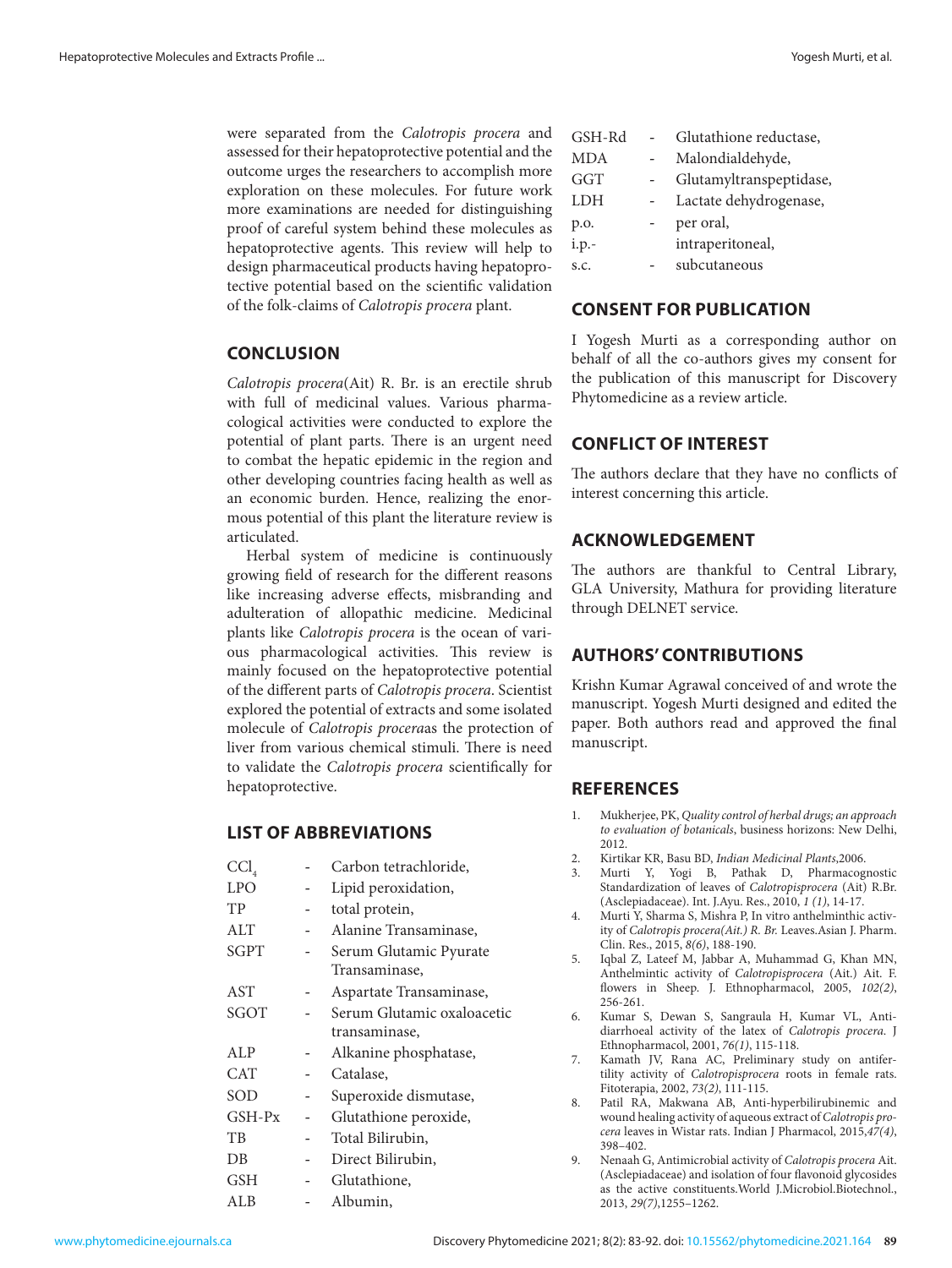- <span id="page-7-0"></span>10. Soares PM, Lima SR, Samara GM, Andrade MM, Patrocínio MCA, de Freitas CDT, *et al.,*Antinociceptive activity of *Calotropis procera* latex in mice. J.Ethnopharmacol., 2005, *99(1)*, 125-129.
- 11. Roy S, Sehgal R, Padhy BM, Kumar VL, Antioxidant and protective effect of latex of *Calotropisprocera* against alloxan-induced diabetes in rats. J.Ethnopharmacol.,2005, *102(3)*, 470-473.
- 12. Ramachandra, V.H.;Shenoy, S.;Madhyastha, M.; Desai, R.; Ghosh, S. Evaluation of effect of aqueous extract of leaves of *Calotropis procera*in pentylenetetrazole induced seizures in rats. Int. J. Basic Clin.Pharmacol., 2016,*5*,643-646.
- 13. Sharma P, Sharma JD, *In-vitro* schizonticidal screening of *Calotropis procera*. Fitoterapia, 2000, *71(1)*, 77-79.
- 14. Murti Y, Sharma S, Mishra P, Analgesic potential of *Calotropis procera* (Ait.) R. Br. Leaves*.*J. Chem. Pharm. Res., 2015, *7(7)*,1245-1249.
- 15. Murti Y, Sharma S, Mishra P, Diuretic activity of *Calotropis procera* (Ait.) R. Br. leaves in normal rats. Int. J. Pharm. Chem. Biol. Sci., 2015, *5(4)*, 829-833.
- 16. Murti Y, Sharma S, Mishra P, *In-vitro* cytotoxicity of chromatographic elutes of *Calotropisprocera* (Ait.) R Br. leaves against human hepatoma cell line (HEPG2). Indian Drugs, 2016,*53(5)*,48-52.
- 17. Garabadu D, Srivastava N, Murti Y, *Calotropis procera*  attenuates chronic unpredictable mild stress-induced depression in experimental animals. Metab. Brain Dis., 2019, *34*, 1635-1647.
- 18. Evans WC, *Trease and Evans Pharmacognosy*. Saunders an Imprint of Elsevier:2005.
- 19. Alikhan I, Khanum A, *Medicinal and Aromatic Plants of India*.Ukaaz Publication:2005.
- 20. Sass JR, *Elements of Botenical Microtechnique*. McGraw Hill Book Co: New York,1940.
- 21. Fahn A, *Plant Anatomy*. Pergamous Press: England,1974.
- Lala PK, *Lab Manuals of Pharmacognosy*.CSI Publishers and Distributors: Calcutta, 1993.
- 23. Pathania S, Bansal P, Gupta P, Rawal RK, Genus *Calotropis*: A Hub of Medicinally Active Phytoconstituents. Curr. Trad.Med.,2020, *6*, 312-331.
- 24. Agrawal AA, Petschenka G, Bingham RA, Weber MG, Rasmann S, Toxic cardenolides: Chemical ecology and coevolution of specialized plant-herbivore interactions. New Phytol.,2012, *194(1)*, 28-45.
- 25. Sweidan NI, Abu Zarga MH, Two novel cardenolides from *Calotropis procera*. J. Asian Nat. Prod. Res.,2015,*17(9)*, 900-907.
- 26. Wang, S.C.; Lu, M.C.; Chen, H.L.*et al.,*Cytotoxicity of calotropin is through caspase activation and downregulation of anti-apoptotic proteins in K562 cells. Cell Biol. Int.,2009,*33(12)*, 1230-1236.
- 27. Park, H.Y.; Toume, K.; Arai, M.A.; Sadhu, S.K.; Ahmed, F.; Ishibashi, M. Calotropin: A cardenolide from *calotropisgigantea*that inhibits WNT signaling by increasing casein kinase 1α in colon cancer cells. ChemBio-Chem.,2014,*15(6)*, 872-878.
- 28. Ibrahim, S.R.; Mohamed, G.A.;Shaala, L.A.*et al.,*Proceraside A, a new cardiac glycoside from the root barks of *Calotropisprocera*with *in vitro* anticancer effects. Nat. Prod. Res.,2014,*28(17)*, 1322-1327.
- 29. Gupta, R.S.; Sharma, N.; Dixit, V.P. Calotropin A novel compound for fertility control. Anc. Sci. Life,1990, *9(4)*, 224-230.
- 30. Van Khang, P.; Zhang, Z.G.;Meng, Y.H.*et al.,*Cardenolides from the bark of *Calotropisgigantea*. Nat. Prod. Res.,2014,*28(15)*, 1191-1196.
- 31. Gurung, A.B.; Ali, M.A.;Bhattacharjee, A.*et al.,*Molecular docking of the anticancer bioactive compound proceraside with macromolecules involved in the cell cycle and DNA replication. Genet. Mol. Res.,2016,*15(2)*, 1-7.
- 32. Kushwaha, V.B.; Singh, A. Effect of uscharin on the reproduction of the snail *Lymnaeaacuminata*. World J. Zool.2010, *5*, 15-9.
- 33. Jacinto, S.D.; Chun, E.A.; Montuno, A.S.; Shen, C.C.; Espineli, D.L.;Ragasa, C.Y. Cytotoxic cardenolide and sterols from *Calotropisgigantea*. Nat. Prod. Commun.,2011,*6(6)*, 803-806.
- 34. Parhira, S.; Zhu, G.Y.; Jiang, R.W.; Liu, L.;Bai, L.P.; Jiang, Z.H. 2′-Epi-uscharin from the latex of *Calotropis gigantean* with HIF-1 inhibitory activity. Sci. Rep.,2014,*4*, 4748.
- 35. Yoneyama, T.; Arai, M.A.;Akamine, R.*et al.,*Notch inhibitors from *Calotropisgigantea*that induce neuronal differentiation of neural stem cells. J. Nat. Prod.,2017,*80(9)*, 2453-2461.
- 36. You, H.; Lei, M.; Song, W.*et al.,*Cytotoxic cardenolides from the root bark of *Calotropisgigantea*. Steroids,2013; *78(10)*, 1029-1034.
- 37. Mohamed, N.H.; Liu, M.; Abdel-Mageed, W.M.*et al.,*Cytotoxic cardenolides from the latex of *Calotropisprocera*. Bioorg. Med. Chem.Lett.,2015,*25(20)*, 4615-4620.
- 38. Seeka, C.;Sutthivaiyakit, S. Cytotoxic cardenolides from the leaves of *Calotropisgigantea*. Chem. Pharm. Bull.,2010,*58(5)*, 725-728.
- 39. Hemalatha, R.;Padmini, E. *In vivo* and *in silico*studies with the latex of the milk weed-*Calotropisprocera*(Ait). R Br. Drug Invent. Today,2010,*2*, 207-211.
- 40. Rohit, M.; Ashok, T.;Vijaykumar, R.*et al.* Molecular docking study of *Cassia tora*, *Brassica campestris*and *Calotropisprocera*as acetylcholinesterase inhibitor. Indian J. Pharm. Educ. Res., 2016, *50*, 116-122.
- 41. Al-Taweel, A.M.;Perveen, S.;Fawzy, G.A.*et al.,*Evaluation of antiulcer and cytotoxic potential of the leaf, flower, and fruit extracts of *Calotropisprocera*and isolation of a new lignan glycoside. Evid. Based Complement Alternat. Med.,2017, 20178086791.
- 42. Ibrahim, S.R.; Mohamed, G.A.;Shaala, L.A.;Banuls, L.M.; Kiss, R.; Youssef, D.T.Calotroposides H-N, new cytotoxic oxypregnaneoligoglycosides from the root bark of *Calotropisprocera*. Steroids,2015,*96*, 63-72.
- 43. Mahar, R.; Dixit, S.; Joshi, T.*et al.,*Bioactivity guided isolation of oxypregnane-oligoglycosides (calotroposides) from the root bark of *Calotropisgigantea*as potent anticancer agents. RSC Advances,2016,*6*, 104215-26.
- 44. Ibrahim, S.R.; Mohamed, G.A.;Shaala, L.A.*et al.,-* Calotroposide S, new oxypregnaneoligoglycoside from *Calotropisprocera*root bark. Rec. Nat. Prod.,2016,*10*, 761.
- 45. Sun, M.; Pan, D.; Chen, Y.; Li, Y.;Gao, K.; Hu, B. Coroglaucigenin enhances the radiosensitivity of human lung cancer cells through Nrf2/ROS pathway. Oncotarget.,2017, *8(20)*, 32807-20.
- 46. Sun, Y.; Huang, Y.H.; Huang, F.Y.*et al.,*3′-epi-12β- hydroxyfroside, a new cardenolide, induces cytoprotective autophagy *via* blocking the Hsp90/Akt/mTOR axis in lung cancer cells. Theranostics,2018,*8(7)*, 2044-2060.
- 47. Saratha, V.;Pillai, S.I.; Subramanian, S. Isolation and characterization of lupeol, a triterpenoid from *Calotropisgigantea*latex. Int. J. Pharm. Sci. Rev. Res.,2011, *10*, 54-57.
- 48. Rupal, C.;Vadalia, K.;Gokani, R.*et al.,*HPTLC method for the determination of lupeol from *Calotropisprocera*root bark and *Nyctanthesarbortristis*leaves. Int. J. Pharm. Pharm. Sci.,2013,*5*: 547-550.
- 49. Saratha, V.; Subramanian, S.P.Lupeol, a triterpenoid isolated from *Calotropisgigantea*latex ameliorates the primary and secondary complications of FCA induced adjuvant disease in experimental rats. Inflammopharmacol.,2012, *20(1)*, 27-37.
- Lee, C.; Lee, J.W.;Seo, J.Y.; Hwang, S.W.;Im, J.P.; Kim, J.S. Lupeol inhibits LPS-induced NF-kappa B signaling in intestinal epithelial cells and macrophages, and attenuates acute and chronic murine colitis. Life Sci.,2016,*146*, 100-108.
- 51. Wagh, S.;Gujar, J.;Gaikar, V. Experimental and modeling studies on extraction of amyrins from latex of mandar (*Calotropisgigantea*). Indian J. Chem. Technol.,2012,*19*, 427-33.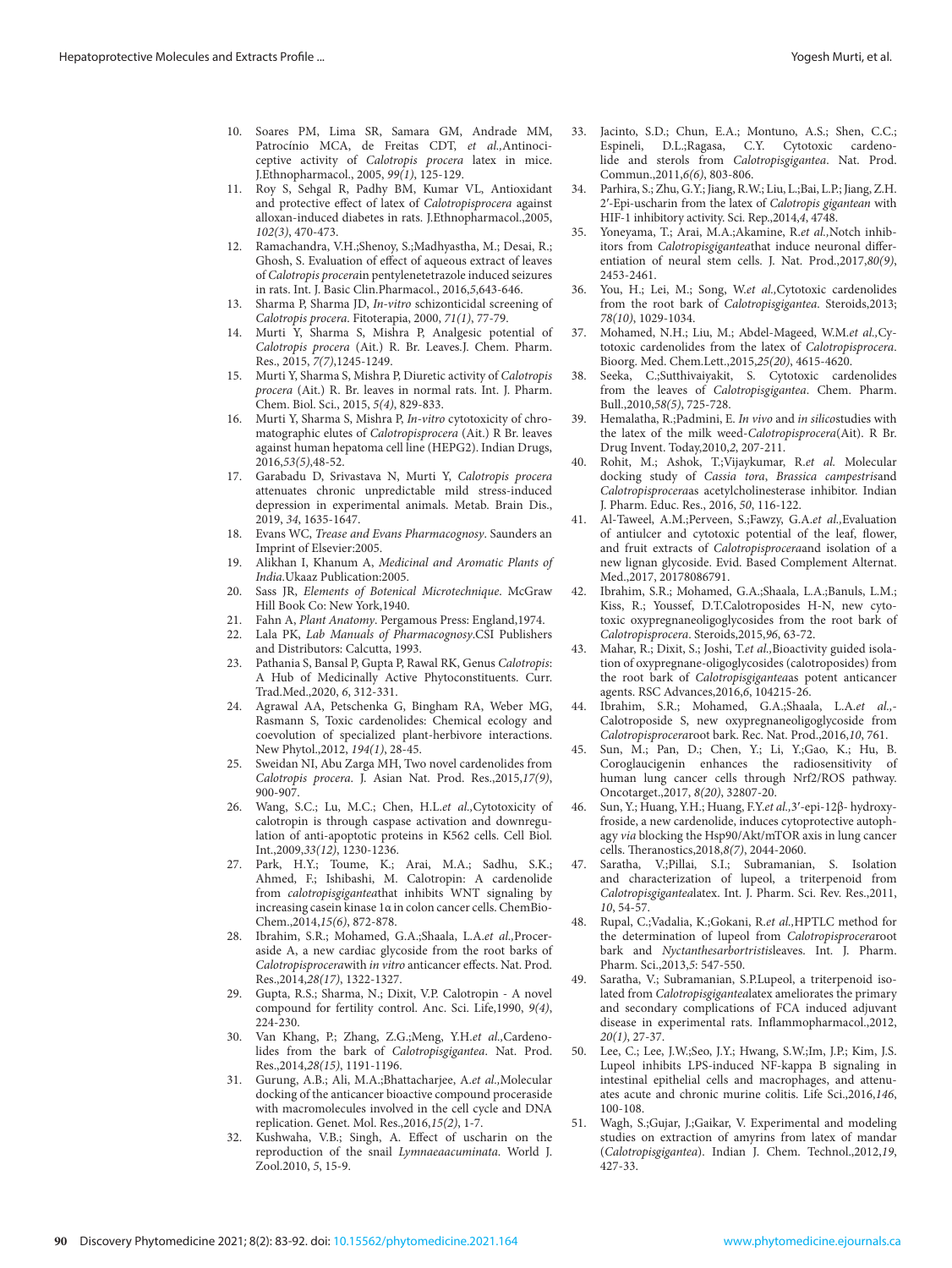- <span id="page-8-0"></span>52. Kumar, P.S.;Chezhian, A.; Raja, P.S.*et al.,*Computational selections of terpenes present in the plant *Calotropisgigantea*as mosquito larvicide's by blocking the sterol carrying protein, AeSCP-2. Bangladesh J.Pharmacol.,2012, *7*, 1-5.
- 53. Dhivya, R. *In silico*molecular docking and molecular dynamics applications in the designing of a new mosquito repellent from the plant *Calotropis gigantean* targeting the odorant binding protein of *Culexquinquefasciatus*. Int. J. Pharm.Phytopharm. Res.,2013, 3.
- 54. Ibrahim, S.R.; Mohamed, G.A.;Shaala, L.A.*et al.,*New ursane-type triterpenes from the root bark of *Calotropisprocera*. Phytochem.Lett.,2012, *5*, 490-495.
- 55. Mittal, A.; Ali, M. Acyclic diterpenic constituents from the roots of *Calotropisprocera*(Ait). R Br. J. Saudi Chem. Soc.,2015, 19, 59-63.
- 56. Patil, S.G.;Patil, M.P.;Maheshwari, V.L.*et al., In vitro* lipase inhibitory effect and kinetic properties of diterpenoid fraction from *Calotropisprocera*(Aiton). Biocatal. Agric. Biotechnol.,2015,*4*, 579-585.
- 57. Omer, I.; Abdurrahman, I.;Cai-Xia, Y. New triterpenoid from the roots of *Calotropisgigantea*(L) Dryand (Asclepiadaceae). Am. J. Org. Chem.,2017, *7*, 13-8.
- 58. Parhira, S.; Yang, Z.F.; Zhu, G.Y.;*et al.,In vitro* anti-influenza virus activities of a new lignan glycoside from the latex of *Calotropisgigantea*. PLoS One,2014,*9(8)*, e104544.
- 59. Nguyen, K.D.H.; Dang, P.H.; Nguyen, H.X.; Nguyen, M.T.T.; Awale, S.; Nguyen, N.T. Phytochemical and cytotoxic studies on the leaves of *Calotropisgigantea*. Bioorg. Med. Chem. Lett.,2017,*27(13)*, 2902-2906.
- 60. Abdel-Mageed, W.M.; Mohamed, N.H.; Liu, M.*et al.,*Lipoxygenase inhibitors from the latex of *CalotropisProcera*. Arch. Pharm. Res.,2016,*39*, 1-9.
- 61. Jacinto, S.D.; Chun, E.A.;Montuno, A.S.;Shen, C.C.; Espineli, D.L.; Ragasa, C.Y. Cytotoxic cardenolide and sterols from *Calotropisgigantea*. Nat. Prod.Commun., 2011, *6(6)*, 803-806.
- 62. Parihar, G.;Balekar, N. Isolation and characterization of stigmast-5-en-3-ol ([beta]-sitosterol) from *Calotropisprocera*latex ethyl acetate fraction for immunomodulatory activity. Int. J. Pharm. Sci. Res.,2017,*8*, 1375.
- 63. Chundattu, S.J.;Agrawal, V.K.; Ganesh, N. Phytochemical investigation of *Calotropisprocera*. Arab. J. Chem., 2016, *9*, S230-4.
- 64. Sureshkumar, P.; Senthilraja, P.; Kalavathy, S. *Insilico*docking analysis of *Calotropisgigantea*(L). R Br derived compound against anti-cervical cancer activity. World Res. J.Comput. Aided Drug Des.,2012, *1*, 9-12.
- 65. Parhira, S.; Zhu, G.Y.; Li, T.; Liu, L.;Bai, L.P.; Jiang, Z.H. Inhibition of IKK-β by epidioxysterols from the flowers of *Calotropisgigantea*(Niujiaogua). Chin. Med., 2016, *11*, 9.
- 66. Salunke, B.;Kotkar, H.;Mendki, P.*et al.,*Efficacy of flavonoids in controlling *Callosobruchuschinensis*(L.) (Coleoptera: Bruchidae), a post-harvest pest of grain legumes. Crop Prot.,2005,*24*, 888-893.
- 67. Shaker, K.H.;Morsy, N.;Zinecker, H.*et al.,*Secondary metabolites from *Calotropisprocera*(Aiton). Phytochem. Lett.,2010, *3*, 212-216.
- 68. Prabha, M.R.;Vasantha, K. Antioxidant, cytotoxicity and polyphenolic content of *Calotropisprocera*(Ait.) R Br. Flowers. J. Appl. Pharm. Sci., 2011,*1*, 136.
- 69. Nenaah, G.E. Potential of using flavonoids, latex and extracts from *Calotropisprocera*(Ait.) as grain protectants against two coleopteran pests of stored rice. Ind. Crops Prod. 2013,*45*, 327-334.
- 70. Nenaah, G. Antimicrobial activity of *Calotropisprocera*Ait (Asclepiadaceae) and isolation of four flavonoid glycosides as the active constituents. World J.Microbiol. Biotechnol.,2013,*29(7)*, 1255-1262.
- 71. Awaad, A.A.;Alkanhal, H.F.; El-Meligy, R.M.*et al.,*Antiulcerative colitis activity of *Calotropisprocera*Linn. Saudi Pharm. J.,2018,*26(1)*, 75-78.
- 72. Mittal, A., Ali, M. Aliphatic and phenolic glycosides from the roots of *Calotropisprocera*(Ait) R. Br. Int. J. Pharm. Tech. Res.,2012,*4*, 213-217.
- 73. Manivannan, R.;Shopna, R.; Anti-microbial and anti-inflammatory activity of new 4-methoxy-3-<br>(methoxymethyl) phenol and (e)-n'-(5-bromo-2and  $(e)-n'-(5-bromo-2$ methoxybenzylidene)-4-methoxy benzohydrazide isolated from *Calotropis gigantean* white. Nat. Prod. Sci.,2017,*23*, 69-74.
- 74. Rajamohan, S,; Kalaivanan, P.; Sivangnanam, H. *et al.,*Antioxidant, antimicrobial activities and GC-MS analysis of *Calotropis gigantean* white flowers. J.Phytopharmacol.,2014,*3*, 405-409.
- Cavalcante, G.S.; de Morais, S.M.; Andre, W.P. *et al.,*Chemical composition and *in vitro* activity of *Calotropisprocera*(Ait) latex on *Haemonchuscontortus*. Vet. Parasitol.,2016,*226*, 22-25.
- 76. Khang, N.H.D.;Phu, D.H.;Nhan, N.T. Chemical constituents from the chloroform extract of the root of *Calotropisgigantea*(Linn), Asclepidaceae. J. Anal. Sci.,2015,*20*, 368-372.
- 77. Wang, Z.N.; Wang, M.Y.; Mei, W.L.; Han, Z.; Dai, H.F. A new cytotoxic pregnanone from *Calotropisgigantea*. Molecules,2008,*13(12)*, 3033-3039.
- 78. Setty, S.R.; Quereshi, A.A.; Swamy, A.H.M.V.; Patil, T.; Prakash, T.;Prabhu, K.*et al.,* Hepatoprotective activity of *Calotropisprocera* flowers against paracetamol-induced hepatic injury in rats.Fitoterapia,2007, *78*, 451–454.
- Kamil, N.;Imran-ul-Haque, H.S. Hepatoprotective Effect of *Calotropisprocera*in Isoniazid and Rifampicin Induced Hepatotoxicity.Phcog. J., 2014, *6(5)*, 9-14.
- 80. Chavada, R.;Vadalia, K.R.;Gokani, R. Hepatoprotective and antioxidant activity of root bark of *Calotropisprocera* R.Br. (Asclepediaceae). Int. J. Pharmacol.,2010, *6 (6)*, 937-943.
- 81. Dahiru, D.;Amos, A.;Sambo, S.H.; Effect of Ethanol Extract of *Calotropisprocera*Root Bark on Carbon tetrachloride-Induced hepatonephrotoxicity in Female Rats.Jordan J. Biol. Sci.,2013, *6(3)*,227 – 230*.*
- 82. Agbaje, E.O.;Ogunleye, O.;Hepatoprotective Activity of Aqueous Leaf Extract of *Calotropisprocera*a. (Asclepladaceae) in Paracetamol-Induced Liver Injury.J. Pharm. Sci. Res.,2016, *8(9)*, 988-994.
- 83. Alrheam, A.I.A.A. Biochemical effects of *Calotropisprocera*on hepatotoxicity. Biomed. Res. Ther., 2015, *2(12)*, 446-453.
- 84. Olaleye, M.T.;Akindahunsi, A.A.;Ewemade, E.J.; Hepatoprotective Activity Of Leaf- Extract of *CalotropisProcera* Against Acetaminophen- and Hepatitis Virus- Induced Liver Damage In Rats.Niger. J. Nat. Prod. Med.,2008, 12.
- 85. Sharma, A.; Rathore, G.S.; Sharma, M.S.; Choudhary, V.; Kumar, B.; Bhandari, A.Pharmacological Evaluation of Stem of *CalotropisProcera*for Hepatoprotective Activity. Int. J. Res. Pharmacy Chem., 2011, *1(2)*, 143-147.
- 86. Al-Taweel, A.M.; Perveen, S.; Fawzy, G.A.; Rehman, A.U.; Khan, A.; Mehmood, R. *et al.,* Evaluation of Antiulcer and Cytotoxic Potential of the Leaf, Flower, and Fruit Extracts of *Calotropisprocera*and Isolation of a New Lignan Glycoside.Evid. Based Complement.Alternat. Med.,2017.
- 87. Singh, D.; Arya, P.V.; Sharma, A.; Dobhal, M.P.; Gupta, R.S. Modulatory potential of α-amyrin against hepatic oxidative stress through antioxidant status in Wistar albino rats. J.Ethnopharmacol.,2015, *161*, 186-93.
- 88. Gupta, R.; Sharma, A.K.; Sharma, M.C.; Dobhal, M.P.; Gupta, R.S. Evaluation of antidiabetic and antioxidant potential of lupeol in experimental hyperglycaemia. Nat. Prod. Res., 2012, *26(12)*, 1125-1129.
- 89. Sudhahar, V.;Veena, C.K.;Varalakshmi, P.;Antiurolithic Effect of Lupeol and LupeolLinoleate in Experimental Hyperoxaluria.J. Nat. Prod., 2008, *71(9)*, 1509-1512.
- 90. Prasad, S.;Kalra, N.;Shukla, Y. Hepatoprotective effects of lupeol and mango pulp extract of carcinogen induced alteration in Swiss albino mice. Mol.Nutr. Food Res.,2007,*51(3)*, 352-359.
- 91. Srivastava, G.; Singh, M.P.; Mishra, A. Ursolic acid: A natural preventive aesculapian for environmental hepatic ailments. Environ. Dis.,2017,*2*,87-94.